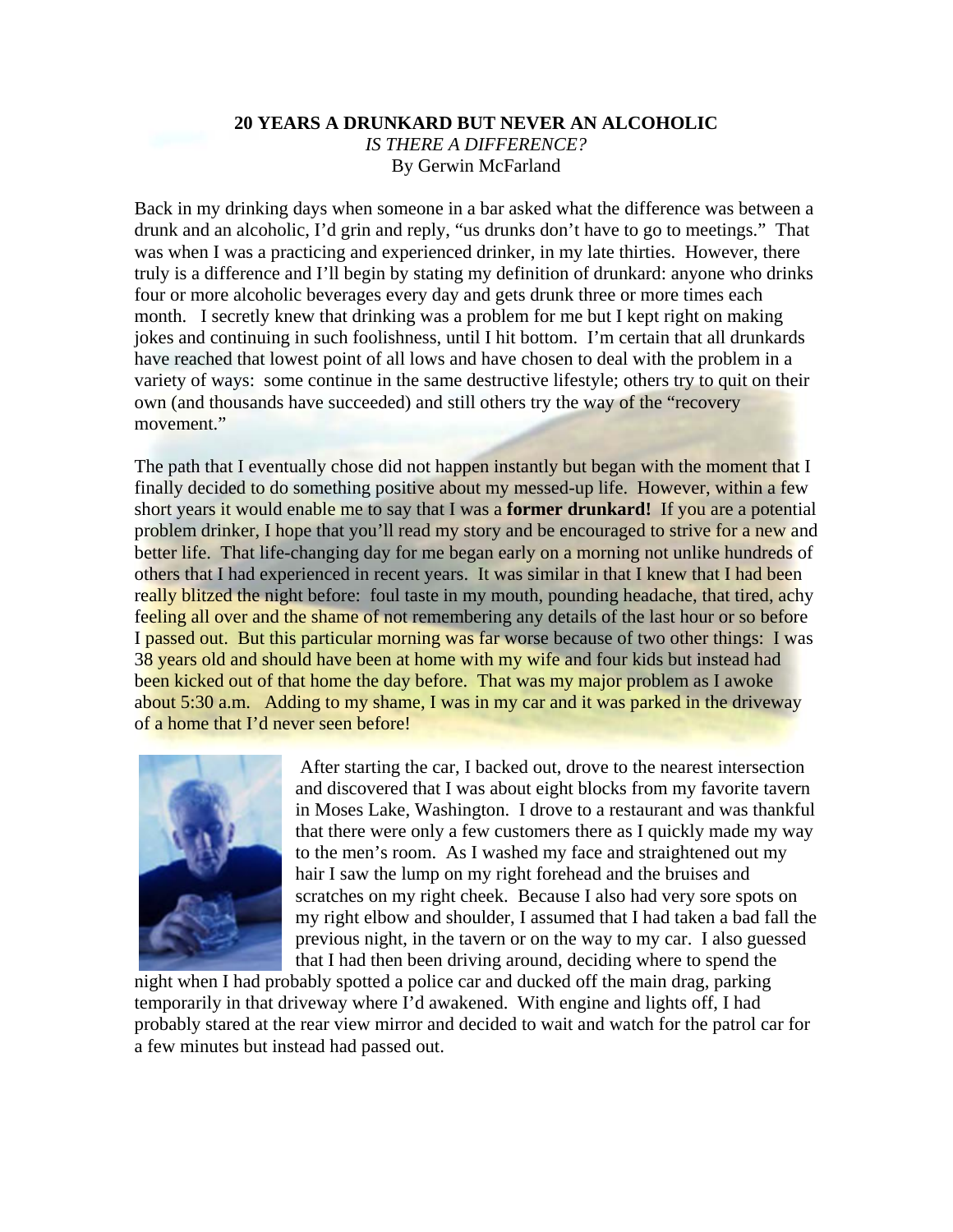Leaving the men's room, I ordered a cup of coffee to go and returned to my car. I sat in the car, sipping the coffee and pondering these recent events in my life: my wife informing me that she had started divorce proceedings and that I had to leave the home, according to the legal notice she handed me, signed by the Grant County Sheriff. She had packed all my clothes and personal belongings in a suitcase and smaller bag, which were now in the trunk of the car along with the legal document. I drove to a fast-food place and had more coffee and a breakfast sandwich as I continued this review of the most recent events in my life. How did my life get so messed up? By my third cup of coffee, my mind was in fast reverse to 1949, the summer following my graduation from high school in Grants Pass, Oregon.

I had only drunk beer three or four times during high school but did not care for the taste of it. I joined the Army when I was 17. After basic training and clerk-typist school, I was assigned to Tokyo, Japan, serving in General Headquarters, Far East Command, under the command of General Douglas Macarthur. One week after I arrived in Tokyo, the Korean War began.

During my stateside training periods I had drunk beer several nights a month and gradually developed a taste for it. After a few months in Tokyo I had several friends, mostly from the same office that I worked in. We all enjoyed drinking beer, some a bit more than others, but in a year or so I was up to speed with the "regular" drinkers. I got buzzed frequently and quite drunk several times a month. I was discharged a few months before  $mv$   $21<sup>st</sup>$  birthday and spent less than two years at the University of Oregon before quitting and going to work in the consumer finance business.

I had been one of the "party animals" in college, heading for Robinson's Tavern or spontaneous parties as often as I could afford it, However, I was now a young married man working for modest wages. My wife and I attended parties about once a month and I did moderate social drinking with business associates a couple of times per month. In retrospect, my drinking habits then were drastically different than when I had been in the army. Now, as a young, married career man, my drinking "hobby" was curtailed primarily by insufficient income.

By age 33, there were major changes in my life. I had been divorced, remarried and found myself living in the small town of Ephrata, Washington. I was a finance man in the construction business. It was there that I eventually got into the sales of farm buildings and began earning more income. I also began drinking more.

It was during this period that I became a "working drunk," that is to say I got up every weekday, went to work and earned an adequate income. But my hours away from work



were heavily involved with drinking and it was beginning to take its toll on my life i n several ways. I had been involved in commission sales for about 5 years but now I was bringing less income home for two reasons: I was not working as effectively as I had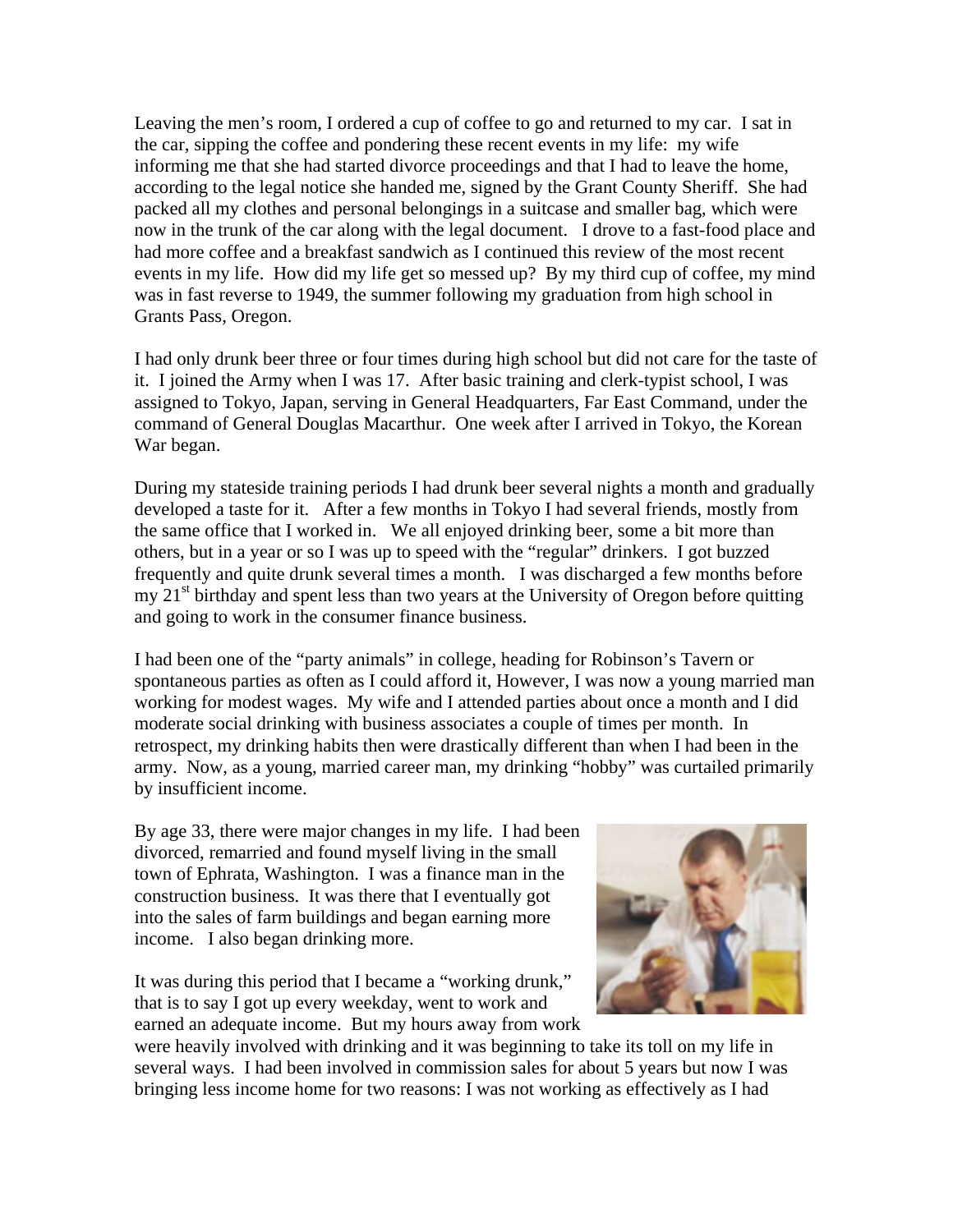earlier in my sales career and I was spending more money on booze, sometimes durin g weekdays. In addition, my marriage was also deteriorating, primarily because of my drunkenness. My wife also enjoyed drinking, but not to the life-dominating extent that I did. At this point in our life, we were arguing fairly often. I frequently abused her verbally, especially on those nights that we had both been drinking. I was having probl ems in several areas of my life but ignoring them all. I was jolted into a reality check when I was required to move out of the home. And here I was the next morning, finishing a fastfood breakfast, reminiscing over my life history and wish ing I could live it all over again.

Over the next week I arranged to move in temporarily with an acquaintance from the tavern. I also decided to greatly reduce the quantities of my daily drinking. Instead of drinking from about 4:00 p.m. until bedtime (euphemism for "passing out") I would stop at the tavern after work for three beers and then fix something for dinner at my friend's place. About 8:30, I would stroll back to the tavern for a couple of more beers, winding up in bed sober before 10:00 p.m.



I loved our four children but had lost daily contact with them, being relegated instead to weekly visits for a few hours. I also loved my wife and told her so in a phone conversation a couple of weeks after moving out. I also told her about the drastic cuts in my drinking habits. I begged her to give me another chance, but she wanted no part of me. I hated this domestic mess I was now in but recognized that I had brought it upon myself. Drunk, sober, or somewhere in between, I found myself weeping on many nights. I also finally acknowledged to myself that booze

knew that such a major transition would be quite difficult. was my major problem and that I could not "cut down" on the amounts consumed but had to quit entirely. I meant it and made that very difficult decision to quit altogether, but

We had become "slightly religious" during the last few years of our marriage, attending a Lutheran church in Ephrata, Washington, once or twice a month. We'd each been exposed to Christianity as children but had lost any serious interest by junior high school. As married adults, we expressed belief in God but had never seriously investigated Him. There were a few men in that church we occasionally attended that I considered to be "fanatics." They brought *their own* Bibles to church. They spoke about the Lord, in restaurants and other public places, as though they actually *knew Him!* They were never embarrassed about saying "praise the Lord" in public. I didn't understand such activity and wanted nothing to do with them. However, when it finally began to sink in that I was not going to talk my wife into reconciliation, I recognized that I had "hit bottom" in life and knew that I needed help. I decided that I wanted to know more about God and found myself calling one of those "fanatics." We talked a lot in his home the next night and almost daily thereafter, frequently with one or two of those other "fanatics." They were helpful and kind, answering my questions and praying with me. One of them gave me a Bible and I began reading select chapters daily. By this time, I had moved back to Ephrata (about 20 miles from Moses Lake) and rented a small room. Some of what I read in the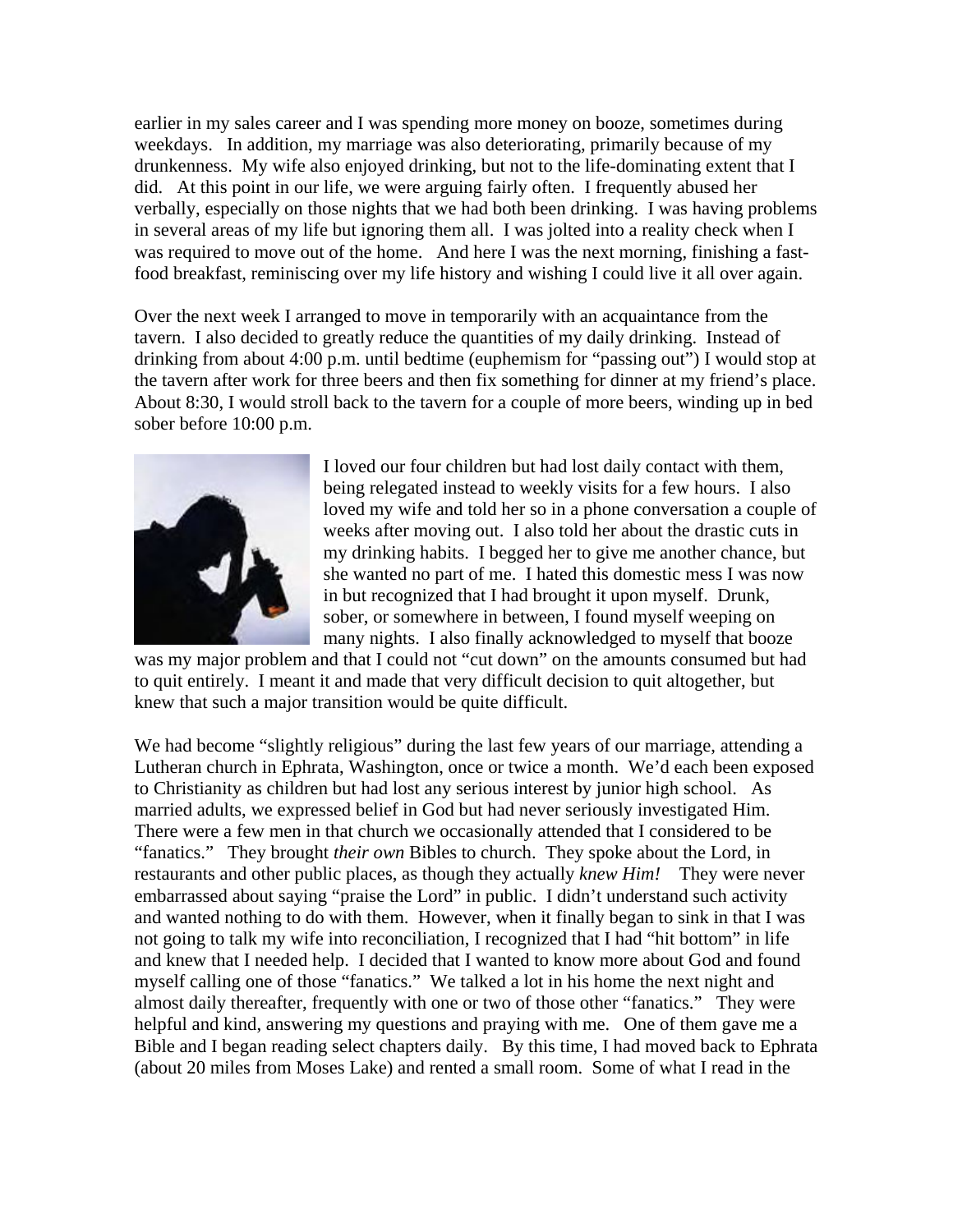Bible each day confused me, resulting in my always having questions for them when we met.

They also explained the Gospel of the Kingdom of God. Very briefly, it is "bad news/ good news." BAD NEWS: You are a sinner. *"All have sinned and fall short of the glory of God.* [Romans 3:23] "*The wages of sin is death."* (eternal separation from God) [Romans 6:23]. GOOD NEWS: Christ died for you. "*God demonstrates His own love toward us, in that while we were still sinners, Christ died for us.*" [Romans 5:8]. You can be saved through faith. *For by grace you have been saved (delivered from the penalty of sin) through faith, and that not of yourselves; it is the gift of God, not of works, that no one should boast. [*Ephesians 2:8, *9].* In other words, there is absolutely nothing that we can do which will be righteous enough to cancel out our debt of sin and to reconcile our separation from God. How about being kind, honest and loving? Sorry, and neither will membership in a particular church. (More on that subject later) God is Love but He is also Just. For all those who are now in a correct relationship with Him, such status was attained only by the Grace of God, because of their repentant faith in God and their acknowledgment of the atoning work of the sacrificial death of Jesus for their sins.

#### *"He made Him who knew no sin to be sin on our behalf…." [II Corinthians 5: 21]*

As an adult, I had never been agnostic. I held a vague belief in God but had simply been indifferent towards Him, to the extent that I had never learned about Him and what, if any, were my responsibilities towards Him; and I hadn't learned much more during the one or two sermons we heard each month at that church in Ephrata. I had been meeting with these godly men (the "fanatics") for breakfast and/or a morning prayer several times a week for about a month when it all began to make sense to me. Late in April of 1971, I made a commitment to Jesus and asked Him to become the Lord of my life and to forgive me of my sins. On the night of my  $39<sup>th</sup>$  birthday (May 9, 1971), I had been in my room reading the Bible, praying and reviewing the events of my life in recent years. Foremost on my mind were the divorce proceedings, my many talks with these men and my recent commitment to Jesus.

 That night was the first time that the Holy Spirit revealed something to me. He showed me (in my heart) that my "commitment" had been half-hearted, with strings attached. Specifically, that I was only interested in getting my family back, although I was serious about giving up drinking. I kneeled at my bedside and acknowledged all this. I also confessed to the heavenly Father that I was a sinner and knew that my *major* problem in life was not booze but the fact that I was separated from Him by sin and therefore destined to spend eternity in hell. I repented of my sins and asked Him to forgive me in Jesus' name. I also asked Jesus to be the Lord of my life and to assist me in being obedient to Him and His written Word, both outwardly and in my heart. I was now born again, having been born from above.

 *But as many as received Him, to them He gave the right to become children of God, even to those who believe in His name, who were born, not of blood nor of the will of the flesh nor of the will of man, but of God [John 1:13].*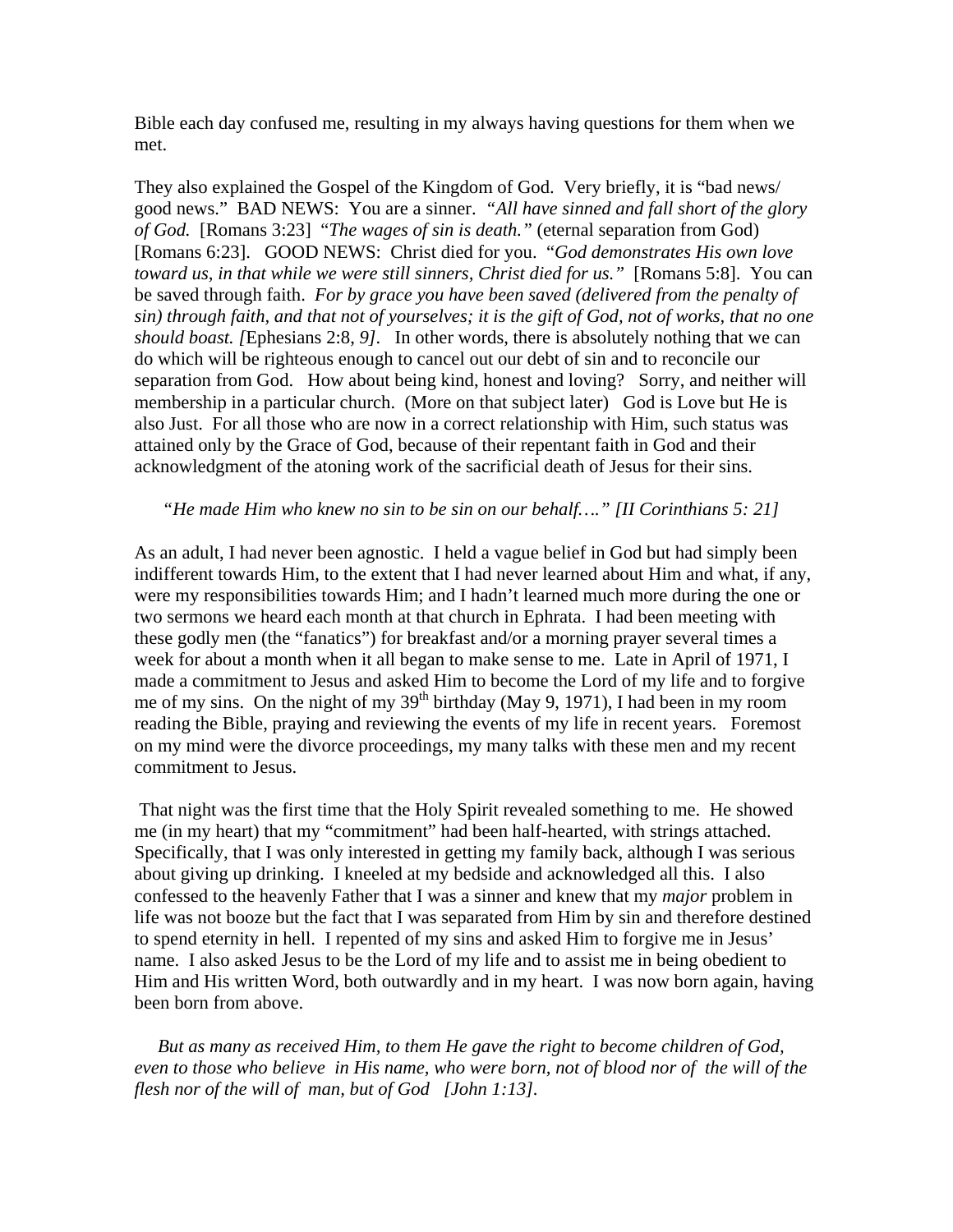It took a couple of days for the results of this act to fully sink in. I then knew what it meant to be "set free" in Jesus.

### *"and you will know the truth and the truth will make you free."* [John 8:32]

He had paid my debt of sin on the cross of Calvary. He was my Lord, raised from the dead, and His Spirit indwelt me. I was going to spend eternity with God! I had been forgiven by God for all my sins. I was now going to experience new life in Christ Jesus.

I couldn't wait to tell my wife, thinking that she would not only be delighted for me, but inclined to discuss reconciliation. Boy was I in for a surprise! She believed me but was skeptical, based on her unpleasant life with me in



recent years. She was happy for me about my recent personal decisions but not enough to change her mind, and proceeded with the divorce. In retrospect, I cannot fault her decision.

I settled into my new life, starting each day with a time of reading the Bible and praying. The Lord built me into a fellowship of true believers from all walks of life. My closest friendships were with a few people in that Lutheran church; later, I developed other close friendships through a non-denominational men's group that met each week for breakfast. Several years later, in Orange County, California, I learned that in some very large congregations, there were special group meetings whose focus was dealing with the problems of alcohol abuse. All who attended were either true believers who Jesus had delivered from drunkenness or were serious inquirers into Christianity, who currently were dealing with the sin of drunkenness. These groups were sort of a Christian version of an AA meeting. I attended a few of them but eventually decided that all new converts were far better off by simply getting fully involved in a fellowship that taught and practiced sound doctrine. Before we were redeemed, we all had sins which had "easily entrapped us" [Hebrews 12:1]. Why should new or old believers spend a lot of time dwelling on that past sin in a group setting? I believe that the key to Christian growth is to be built into a fellowship that teaches and practices sound doctrine, based solely on the Bible. We can grow in knowledge there and eventually be able to help others who are struggling with sin.

I was enjoying learning more about the Kingdom of God and looked forward to a regular prayer meeting that I had begun attending each week as well as spontaneous meetings after dinner at some of my new friends' homes, plus church on Sunday. Sunday was my best day, beginning with picking up my children in the morning. We were always glad to see each other and then off to Sunday school and church. During the summer, we would have picnics in a park after church and other times lunch in my little apartment, followed by other fun activities.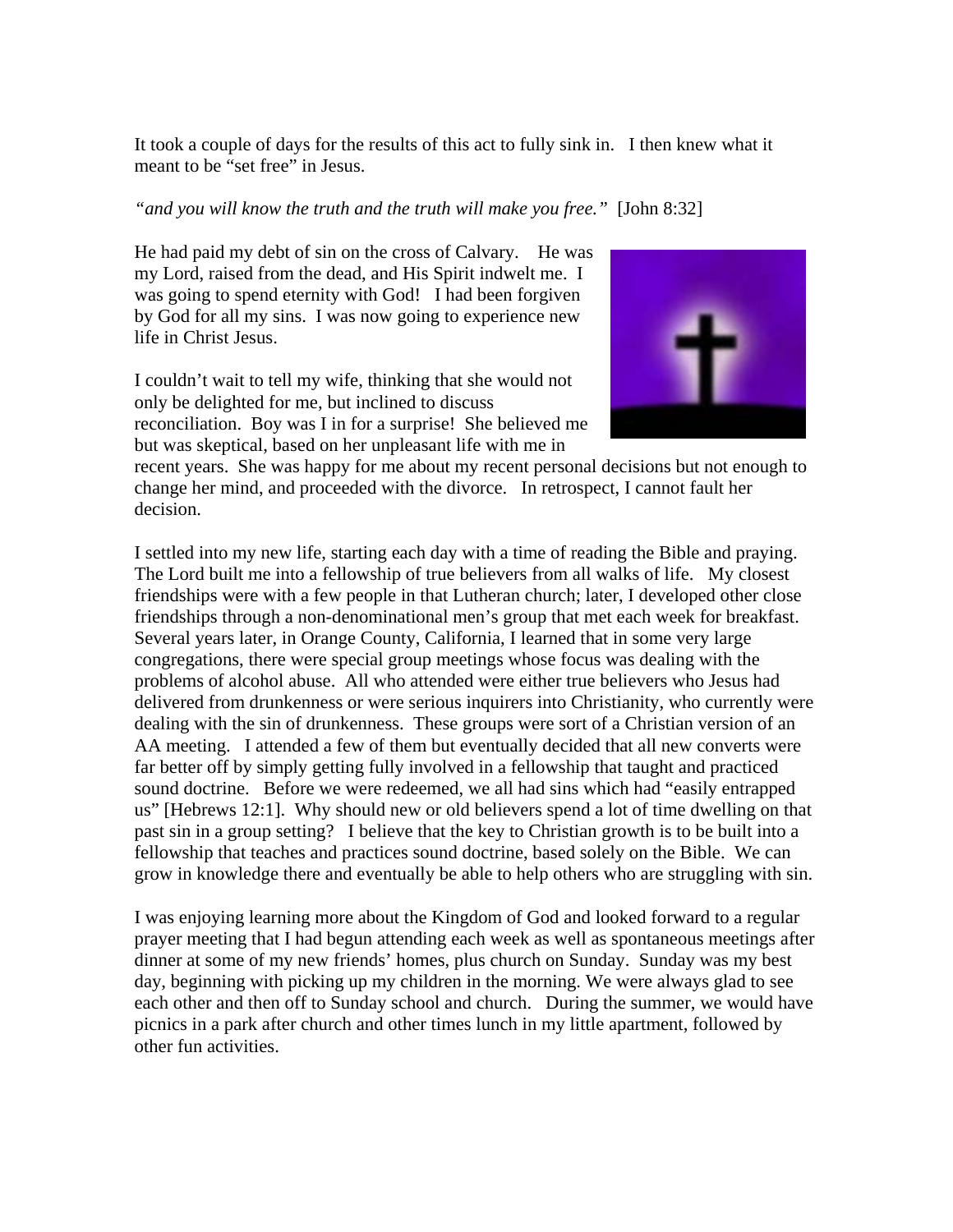Like most problem drinkers, I had been drinking more each year than in previous years. For example, at age 29 I was drinking 8-10 beers each evening, stopping at dinnertime. Then I started having liquor before dinner and wine with dinner. By the time I was 38, I was drinking beer and/or liquor after work and before dinner, then wine during and after dinner. I once measured my daily consumption by "proof ounces," and determined that my total daily consumption of all alcohol [age 38] was about the equivalent of one quart of liquor per day. Because of this continual, daily intake, I had been extremely nervous on my first day of abstaining from booze. The temptation to drink was strong but I had been praying a lot and the Lord helped me to resist temptation. Things were a little better the second day; also the third. After two weeks I felt like a new man, physically, emotionally and spiritually. I was drawing much closer to God and the Bible was becoming a little easier to understand. I learned from my mentors that this was due to the indwelling of the Holy Spirit.

In spite of my enjoyment of this new life, I did have a problem with "backsliding" during my first few years as a True Believer. There had been countless temptations to drink and I resisted most of them with the Lord's help, but fell off the wagon about one month after my conversion. I got drunk on a Friday night and continued drinking Saturday afternoon and night. I stopped by Sunday but did the same thing a couple of months later. I "fell off" about 5 times during the first year and 4 during the second year. During the third year of my new life in Jesus I noticed that the time elapsing between these incidents got further and further apart. After abstaining for 16 months during a period that began in 1976, there were a couple of incidents in 1977 and I got drunk for the last time on January 2, 1978.

 *Or do you not know that the unrighteous will not inherit the Kingdom of God? Do not be deceived; neither fornicators, nor idolaters, nor adulterers, nor effeminate, nor homosexuals, nor thieves, nor the covetous, nor drunkards, nor revilers, nor swindlers, will inherit the Kingdom of God. [I Corinthians 6:9,10]* 

Now read the incredible freedom expressed in verse eleven:

 *Such were some of you; but you were washed, but you were sanctified, but you were justified in the name of the Lord Jesus Christ and in the Spirit of our God.* 

Thanks be unto you, Most High God. I am not a drunkard, but a **former drunkard**!

 *Therefore, if anyone is in Christ, he is a new creature; the old things have passed away; behold, new things have come. [II Corinthians 5:17]* 

I now believe sincerely that if I had persevered in prayer during those major times of temptation during my first few years as a believer, that the incidents of backsliding would have been far fewer. However, for over thirty years I have been rejoicing , not because I am a former drunkard, but that my name has been written in the Lamb's book of Life [Luke 10:20].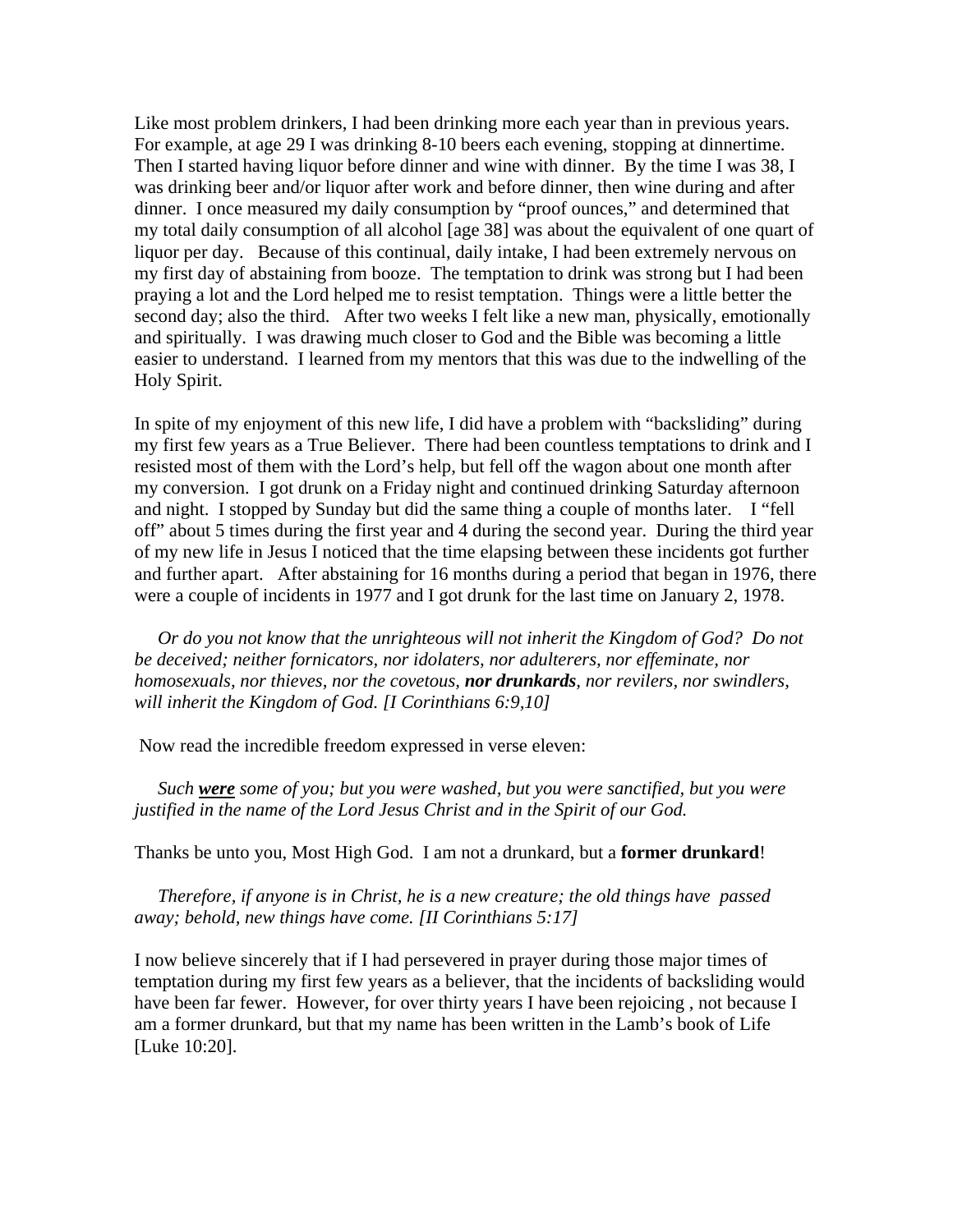

How about you? After reading all the above scriptures and my testimony, are you ready to acknowledge that you are separated from God by sin? He loves you and His mercies never come to an end! Repent, turn to Him and ask for His forgiveness, in Jesus' name. However, if you are still not convinced but *know* that something is wrong between you and the Creator of the universe, then consider this "brave agnostic's prayer."

 "God, if you are real, I want to know you! Please reveal Yourself to me as I read a portion of the Bible".

Then, read the Gospel of John and the Book of Romans.

If you are sincere in that prayer and your search for Him, you will know [in your heart] within a short time that He and His Word are the truth! Then, you must make a decision -- - either to accept His loving offer in repentant faith, receive his forgiveness and to spend eternity with Him, or to remain in your present state, destined to experience the wrath of God for eternity.

Some reading this will think that it does not apply to them because they are not sinners but *good persons.* Well, you probably are, if you compare yourself to other human beings. But God will not judge you by Man's standards. He holds all of us accountable to His standards of righteousness, declared in writing in the Bible: His Word. According to that, we have ALL sinned and NONE is righteous. While it is impossible for any of us to attain righteousness in our own strength, in His love and mercy He has made a way -- the atonement for all of our sins by the sacrifice of Jesus, the Lamb of God, on Calvary. That sacrifice was made for all in the world who would believe on Him.

 *For God so loved the world that He gave His only begotten Son, that whoever believes in Him shall not perish, but have eternal life. [John 3:16]*

Still others reading this may think that they're okay with God because they're members of a major Protestant denomination, or the Roman Catholic Church, or the Mormon Church. If you are thinking that way, think again. In effect, you have examined God's plan for the eternal redemption of your soul and are saying, "well, that's nice God, but I'm just as comfortable with the 'membership route." What blasphemous audacity! There are NO acceptable substitutions for His way, regardless of the religious rituals and sacraments that you may be practicing. "Church membership," or church attendance, will not atone for the sins that separate you from God. You must be born again!

 *Jesus answered and said to him, "Truly, truly, I say to you unless one is born again he cannot see the kingdom of God. Then Nicodemus said to Him, "How can a man be born when he is old? He cannot enter a second time into his mother's womb and be born can he? Jesus answered, "Truly, truly, I say to you, unless one is born of water and the Spirit he cannot enter into the kingdom of God. That which is born of the flesh is flesh and that which is born of the Spirit is spirit."* [John 3: 3-6]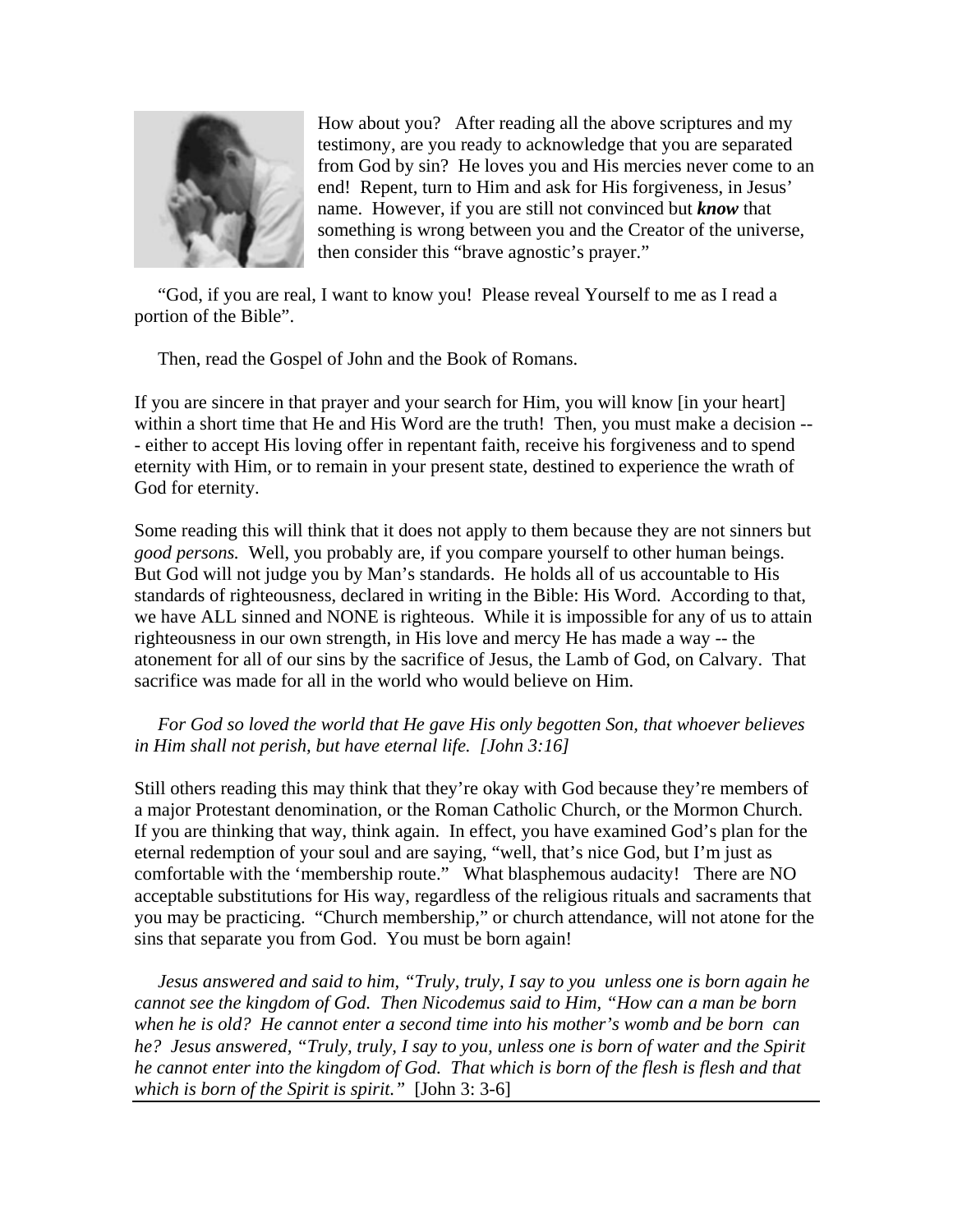Still others may think that they're okay with God because they answered an altar call 20 years ago[for example] and said the "sinner's prayer." That's good, if you're following Him in a walk of faith and obedience *now,* but if you're still living the same old life you did before you said that sinners prayer in the past, that is evidence that you really don't believe. [See the explanation of the parable of the sower, Matthew 13:20-22].

 I described my definition of "drunkard" early in this article. I will finish with my definition of **alcoholic:** drunkards who have given themselves a new name with a nice, clinical ring to it and who are indeed victims --- not of alcohol, but a belief system that is contrary to God's Word. Here's another way to look at it: whereas Jesus offers hope, freedom and eternal life, the "Recovery" system offers not only victimhood but absolutely no hope, in this life or eternity!



**ABOUT THE AUTHOR: (May 9, 1932 – April 7, 2008)**  Gerwin McFarland was a retired insurance agent. After the 1972 divorce he began praying for a new wife who shared his faith. He met and married Hilda in 1981. They lived near Tacoma, Washington.

If you have just committed your life and heart to the Lord Jesus Christ, contact the [Webmaster@EXDrunkard.Com](mailto:Webmaster@EXDrunkard.Com) and include your mailing address, as he wants to send you a helpful booklet and suggestions for finding a local fellowship that teaches and practices sound doctrine, based solely on the

Bible. Until the Lord directs you to that place (a local church or home church/assembly) you need communication with the Lord: reading in His Word every day and praying as often as you want to, but at least once daily. Until you have a local mentor to guide you, here is a simple daily reading plan: spend about 15 minutes in the Old Testament and another 15 in the New Testament. Work your way through Genesis, Exodus and the entire New Testament. After you finish Exodus, read all of the Psalms and Proverbs. Personally, Gerwin prayed for a few minutes before reading the Scriptures every day and then additional prayers, as led by the Holy Spirit.

Gerwin also highly recommended the book *[12 Steps To Destruction,](http://www.psychoheresy-aware.org/12stepsbk_online.html)* by Martin and Deidre Bobgan, Eastgate Publishers, Santa Barbara, CA 93110. Their book goes into greater detail about the ungodly origins of the "12 Step" programs as well as the so-called "disease" of co-dependency. For more details, see their website:

<www.psychoheresy-aware.org>

--------------------------------------------------------------------------------------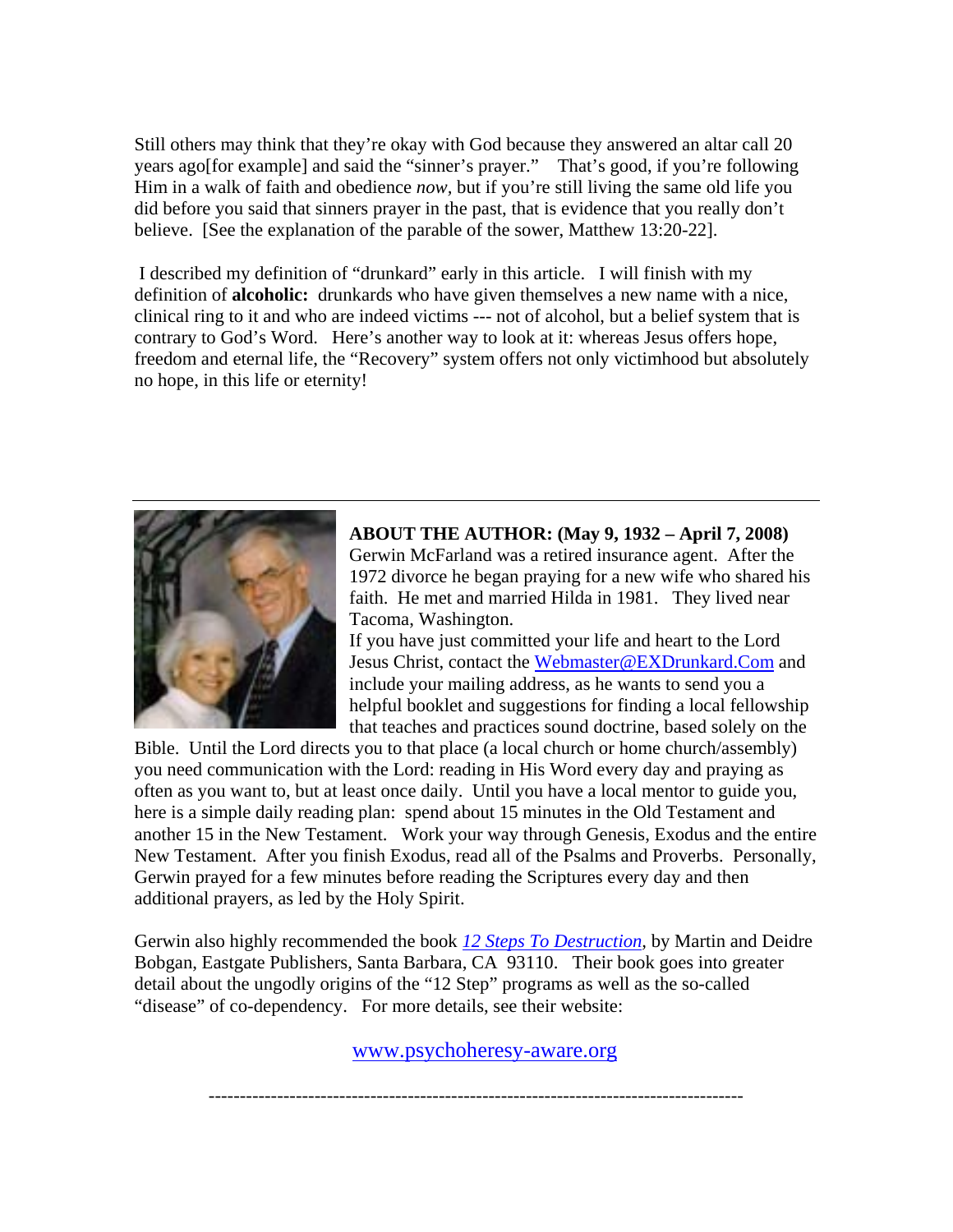# WHY I REJECTED THE "*RECOVERY*" SYSTEM.

After I had been a follower of Jesus Christ for a couple of months, it occurred to me that I knew very little about Alcoholics Anonymous. Since I happened to be in a library at the time, I spent about an hour reading one of the official AA publications. I learned enough to realize that Christians becoming involved with AA would be compromising their faith and would be unequally yoked with unbelievers. That was 35 years ago, and my reasons for rejecting the three primary aspects of the Recovery movement are still the same:

(1) The Bible declares that drunkenness is a sin but those in Recovery believe it to be a disease. Even if you do not believe God or His Word, consider this from the view of simple logic: how can a *behavioral choice* be a disease? If you *chose* to eat ten candy bars every day and to never brush your teeth, they would start rotting out. Could you seriously blame that on a *disease?* What shall we call it? How about D.H.I. (Dental Hygiene Inadequacy?) Or perhaps, E.C.C.D. (Excessive Chocolate Consumption Disorder?)" Drunkenness, like all sin, is learned behavior.

Of course we are *all born* sinners, and even those who have been born again, still have the capacity to sin, but will not be *continuing* in (or *practicing*) a sin. For example, if I lose my temper and yell angrily at my wife, I have sinned against her and God. Because of His indwelling Holy Spirit, and His grace, He will cause me to be sorrowful to the point of repentance and I will confess my sin to both my wife and God, and will ask each of them to forgive me. That is an example of *a sin.* However, if I do that several times every week and every month without repentance, that would be *practicing sin* and would be a good sign that I was probably not a "true believer" but a "counterfeit believer." Just as *obedience* is a common manifestation of a true believer, *continuing disobedience* is the most common manifestation of a counterfeit believer. Jesus said, "*If you love Me, you will keep my commandments".* [John 14:15]

(2) By coming to the Lord Jesus Christ in repentant faith, I became a "new creature in Christ" according to II Cor. 5:17 and other verses. Therefore, I am no longer a drunkard but a **former** drunkard. But those in Recovery would say that I was *born* that way and will still have the "disease" until I die, even though I stopped drinking 35 years ago!

(3) Is there more than one God? The Bible says NO.

 *Thus says God the Lord, Who created the heavens and stretched them out, Who spread forth the earth and that which comes from it, Who gives breath to the people on it, and spirit to those who walk on it….* 

 *I am the Lord, that is My name; and My glory I will not give to another…. Before Me there was no God formed; nor shall there be after Me. I, even I, am the Lord, and besides Me there is no savior….* 

 *Thus says the Lord, the King of Israel and his Redeemer, the Lord of hosts ; I am the First and I am the Last: besides Me, there is no God.* [Isaiah 42:5,8; 43:10,11; 44:6]

AA does not take a stand on Who God is but rather encourages followers to select the belief THEY FEEL LIKE selecting, including "God as I understand Him." In other words,